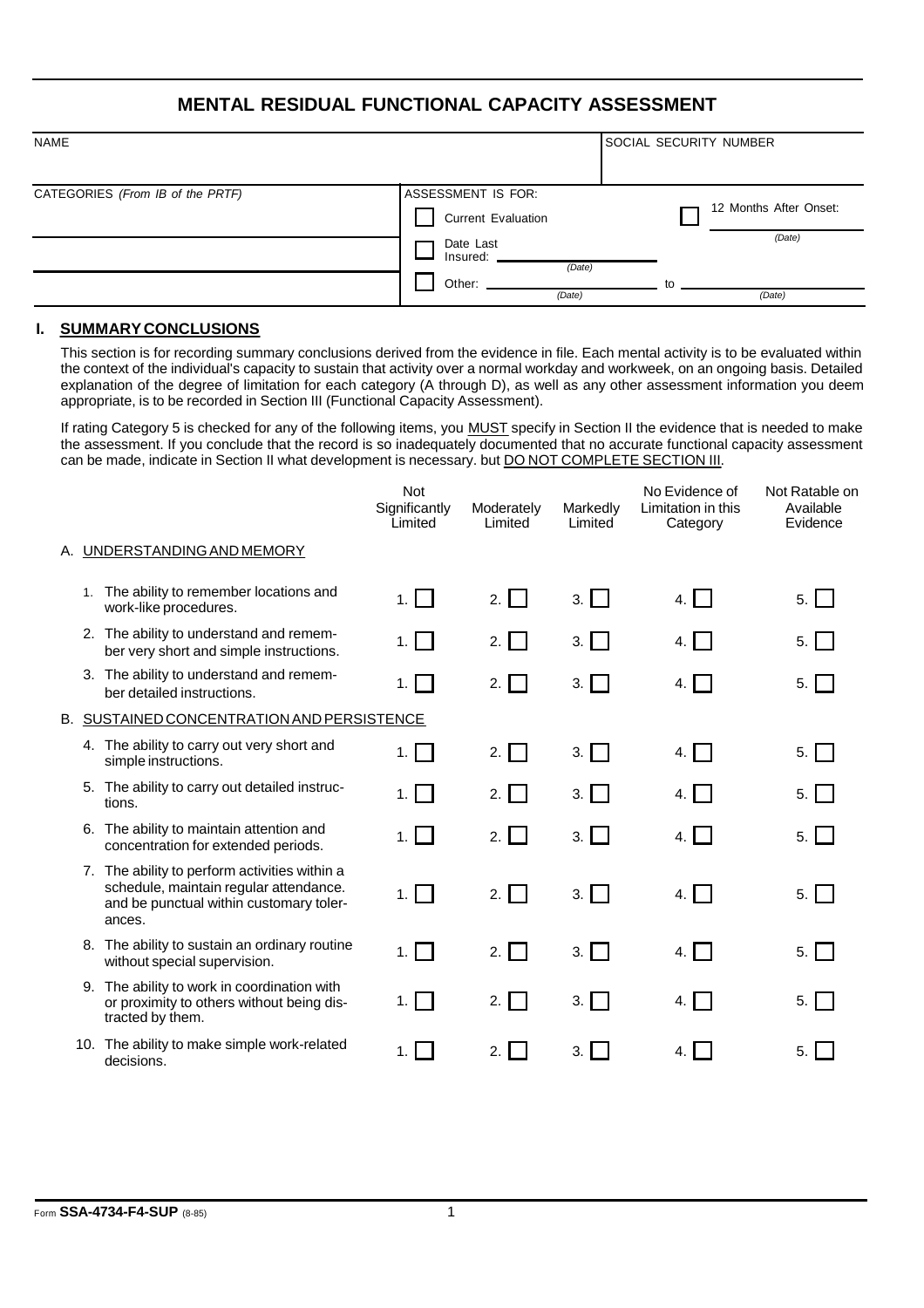|                                                                                                                                                                                                                                     | Not<br>Significantly<br>Limited | Moderately<br>Limited | Markedly<br>Limited | No Evidence of<br>Limitation in this<br>Category | Not Ratable on<br>Available<br>Evidence |
|-------------------------------------------------------------------------------------------------------------------------------------------------------------------------------------------------------------------------------------|---------------------------------|-----------------------|---------------------|--------------------------------------------------|-----------------------------------------|
| Continued-SUSTAINED CONCENTRATION<br>AND PERSISTENCE                                                                                                                                                                                |                                 |                       |                     |                                                  |                                         |
| 11. The ability to complete a normal work-<br>day and workweek without interruptions<br>from psychologically based symptoms<br>and to perform at a consistent pace<br>without an unreasonable number and<br>length of rest periods. | 1. $\Box$                       | 2.1                   | $3. \Box$           | 4.1                                              | 5.                                      |
| C. SOCIAL INTERACTION                                                                                                                                                                                                               |                                 |                       |                     |                                                  |                                         |
| 12. The ability to interact appropriately with<br>the general public.                                                                                                                                                               | 1. $\Box$                       | 2.1                   | 3.                  | 4.1                                              | 5.1                                     |
| 13. The ability to ask simple questions or<br>request assistance.                                                                                                                                                                   | $1. \vert$                      | 2.1<br>$\blacksquare$ | $3.$                | 4.                                               | $5.$ $\Box$                             |
| 14. The ability to accept instructions and re-<br>spond appropriately to criticism from<br>supervisors.                                                                                                                             | 1. $\Box$                       | 2.1                   | $3. \Box$           | 4. $\vert$ 1                                     | $5.$                                    |
| 15. The ability to get along with coworkers<br>or peers without distracting them or ex-<br>hibiting behavioral extremes.                                                                                                            | 1. $\Box$                       | 2. $\Box$             | $3. \Box$           | 4.1                                              | $5.$                                    |
| 16. The ability to maintain socially appropri-<br>ate behavior and to adhere to basic<br>standards of neatness and cleanliness.                                                                                                     | 1. $\vert \ \vert$              | $\blacksquare$<br>2.  | 3.1 <sub>1</sub>    | 4.1 <sub>1</sub>                                 | 5.1                                     |
| D. ADAPTATION                                                                                                                                                                                                                       |                                 |                       |                     |                                                  |                                         |
| 17. The ability to respond appropriately to<br>changes in the work setting.                                                                                                                                                         | $1. \Box$                       | 2. $\Box$             | $3.$ $\Box$         | 4. $\vert$ $\vert$                               | $5.$                                    |
| 18. The ability to be aware of normal haz-<br>ards and take appropriate precautions.                                                                                                                                                | 1.1                             | 2.1                   | $3. \Box$           | 4                                                | 5.1                                     |
| 19. The ability to travel in unfamiliar places<br>or use public transportation.                                                                                                                                                     | 1. $\Box$                       | 2.1                   | $3.$ $\Box$         | 4.                                               | 5.1                                     |
| 20. The ability to set realistic goals or make<br>plans independently of others.                                                                                                                                                    | 1.1                             | 2.                    | 3.1                 |                                                  | 5.                                      |

**REMARKS:** If you checked box 5 for any of the preceding items or it any other documentation deficiencies were identified, you <u>must</u> specify what additional documentation is needed. Cite the item number(s), as well as any other specific deficiency, and indicate the development to be undertaken. **II.**

Continued on Page 3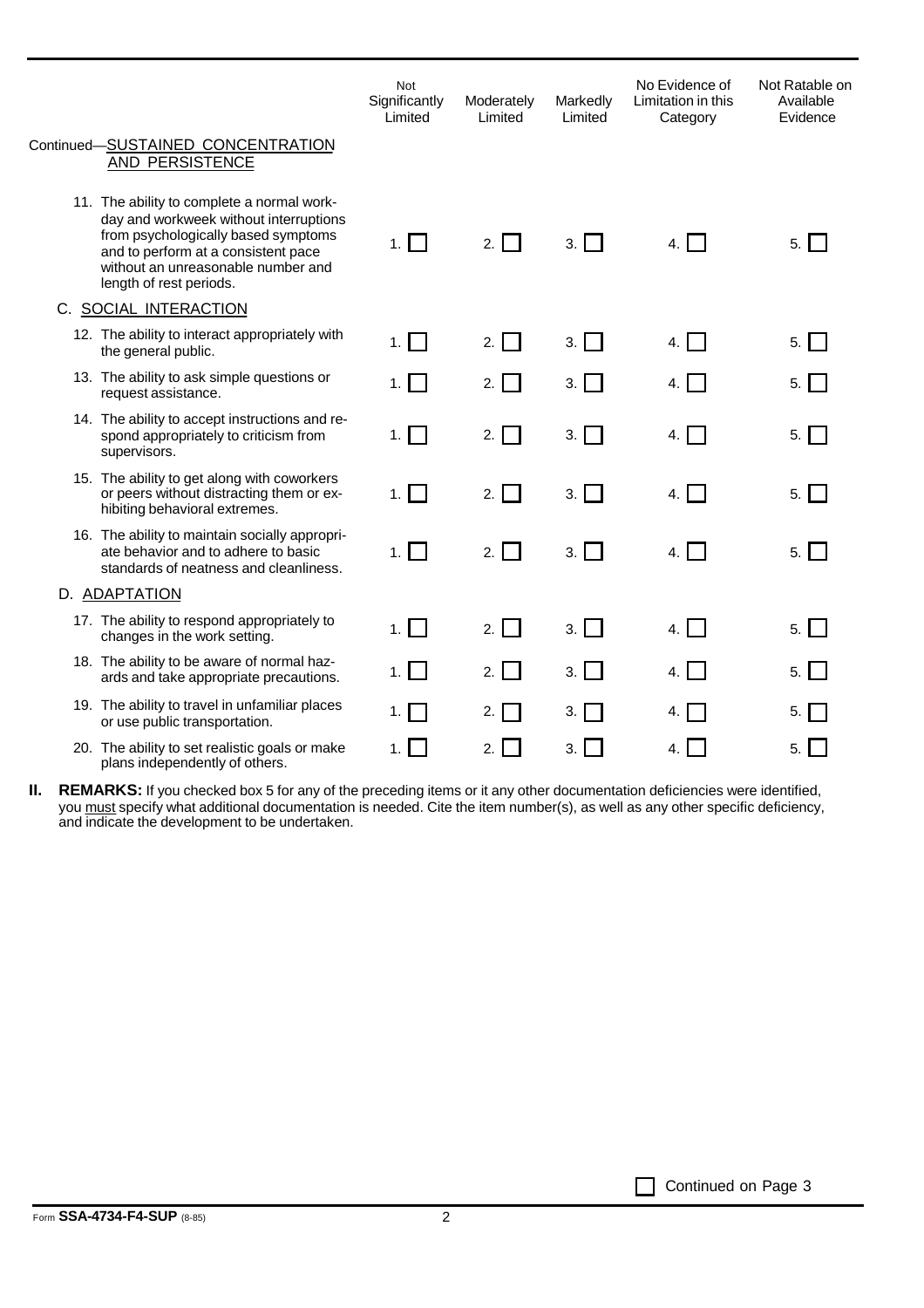**III. FUNCTIONAL CAPACITY ASSESSMENT** 

Continued on Page 4

Record in this section the elaborations on the preceding capacities. Complete this section ONLY after the SUMMARY CONCLUSIONS section has been completed. Explain your summary conclusions in narrative form. Include any information which clarifies limitation or function. Be especially careful to explain conclusions that differ from those of treating medical sources or from the individual's allegations.

Continued on Page 4 MEDICAL CONSULTANT'S SIGNATURE **DATE**